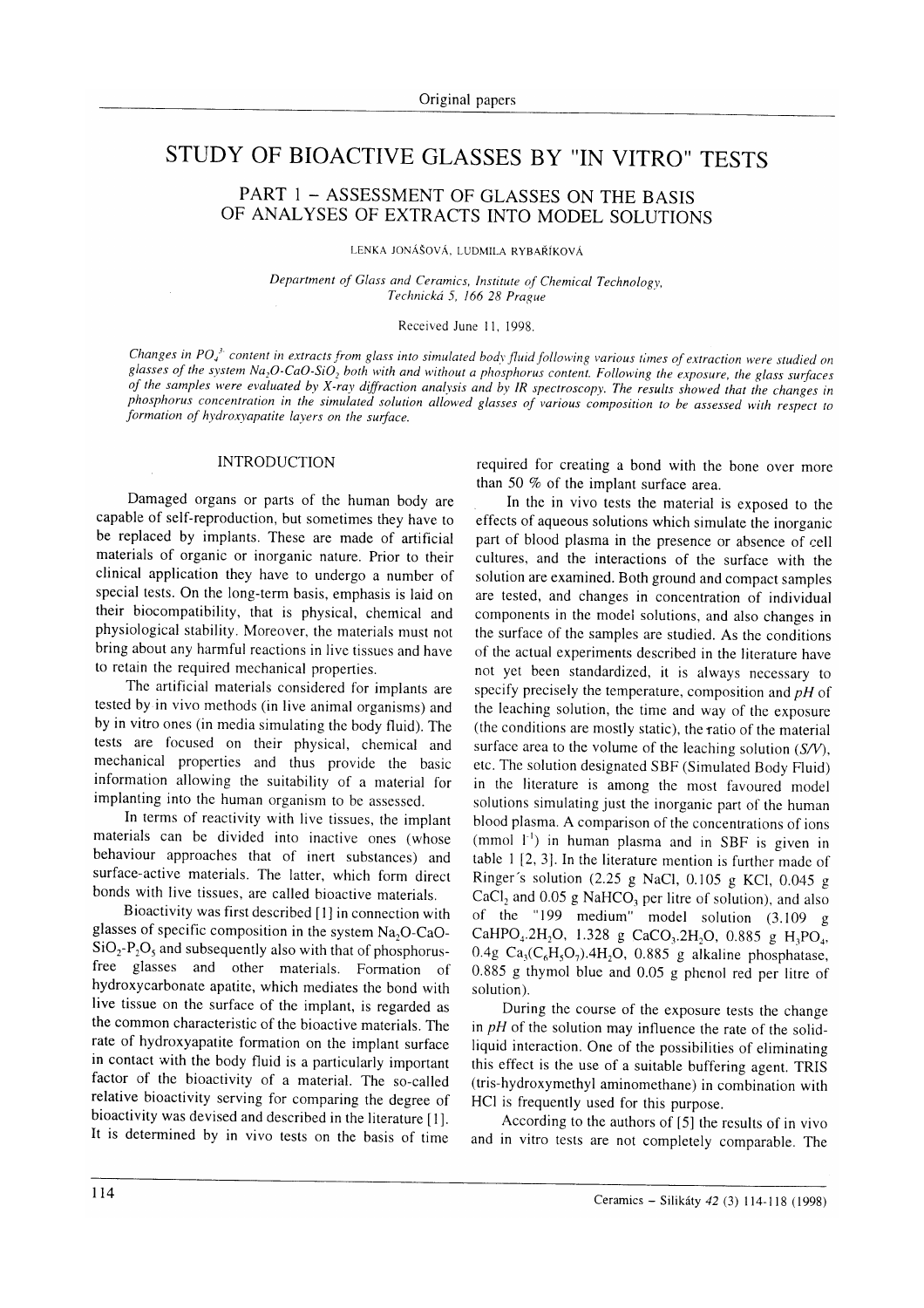main cause of the deviations in the behaviour of materials under the conditions of the two types of tests is considered to be due to the absence of all the corresponding organic components in the in vitro tests. The organic substances may affect reactivity of the material and formation of the surface layer.

Table 1. Comparison of the concentration of ions in blood plasma and in SBF (mmol  $l^{-1}$ ).

|                                      | $Na^+$ $K^+$                          | $Mg^{2+}$ Ca <sup>2+</sup> Cl HCO <sub>3</sub> HPO <sub>4</sub> <sup>2</sup> |            |            |                 |            |
|--------------------------------------|---------------------------------------|------------------------------------------------------------------------------|------------|------------|-----------------|------------|
| <b>Blood</b><br>plasma<br><b>SBF</b> | $142.0 \quad 5.0$<br>$142.0\quad 6.5$ | $\frac{1.5}{2}$<br>15                                                        | 2.5<br>2.5 | 103.0 27.0 | $148.0$ 4.2 1.0 | $\sim$ 1.0 |

Table 2. Composition of the glasses.

| Glasses         | Composition of glasses (wt. $%$ ) |       |      |          |  |  |
|-----------------|-----------------------------------|-------|------|----------|--|--|
|                 | SiO,                              | Na, O | CaO  | $P_2O_5$ |  |  |
| S45             | 45                                | 27    | 27   | 0        |  |  |
| $P45*$          | 45                                | 24.5  | 24.5 | 6        |  |  |
| S50             | 50                                | 25    | 25   |          |  |  |
| <b>P50</b>      | 50                                | 22    | 22   | 6        |  |  |
| S55             | 55                                | 22.5  | 22.5 | 0        |  |  |
| P <sub>55</sub> | 55                                | 19.5  | 19.5 | 6        |  |  |
| P <sub>60</sub> | 60                                | 17    | 17   | 6        |  |  |

\* the composition of the glass corresponds to glass 4555 after Hench [1].

The present study had the aim to assess the viability of in vitro tests for evaluation of bioactive materials. In the literature, bioactivity is defined on the basis of in vivo tests as the ability of materials to combine with live tissue as a result of formation of a hydroxyapatite surface layer. From the standpoint of in vitro testing, relative assessment of bioactive materials should therefore be based on comparing their ability to form hydroxyapatite on their surface and the rate of its forming, by following the changes in concentration of the decisive components (Ca, P) in solution after interaction of the material with the model medium, and by evaluating the changes in the surface of the material and those in the surface layers. The available literature does not include any study dealing with the practical usefulness of this type of tests, nor with the evaluation of the methods employed. The present study was therefore focused on evaluating the results of in vitro tests aimed at their utilization as a tool of relative assessment of bioactive materials, using their ability to form hydroxyapatite layers as the criterion.

#### EXPERIMENTAL PART

#### The samples employed

The tests were carried out with glasses of the system  $Na<sub>2</sub>O-CaO-SiO<sub>2</sub>$  with or without a constant addition of

 $P_2O_5$  and with a variable content of  $SiO_2$ . The glasses and their chemical compositions are listed in table 2. The experiments were performed on compact as well as on ground samples. The surface of the compact samples (dimensions  $1 \times 1.5 \times 2$  cm) was treated by grinding in ethanol-based solution with diamond disks using 50 um and 20  $\mu$ m grain size. The ground glass samples were prepared to the ČSN ISO 719 standard, employing the 0.3 - 0.5 mm grain size fraction in the tests.

## Exposure of the glasses to model solutions

The SBF simulated body fluid, whose composition approaches that of the inorganic part of the human blood plasma, was used as the basic model solution (cf. table 1). The solution was buffered with TRIS and the pH was adjusted with HCl to 7.2 - 7.3 at 37 °C, i.e. the value close to the  $pH$  of the body fluid (7.23). For the purpose of assessing the role of phosphorus, which passes into solution by leaching from the glass, phosphate-free SBF, aqueous SBF solution and distilled water were also tested. Except for H<sub>2</sub>O, the  $pH$  of the solutions was adjusted with HCl to  $7.3$  -  $7.4$  at 37 °C.

The samples were exposed to the solutions under static conditions at 37 °C  $\pm$  0.4 °C for at the most l2 days. In the case of ground samples, 0.4 g of the glass were placed in polythene bottles and poured over with <sup>44</sup>ml of the respective solution. According to the literature, for the ground samples this corresponds to an approximate ratio of glass surface area to leaching solution volume,  $S/V$  of 1 cm<sup>-1</sup>. In the case of compact samples their dimensions were measured and their surface area calculated. The samples were freely suspended in a volume of model solution roughly corresponding to  $S/V = 0.13$  cm<sup>-1</sup>.

# Analyses of the extracts and evaluation of glass surfaces

Interactions of glasses with eluting solutions were evaluated on the basis of analyses of the extracts and by determining the changes in the glass surface (X-ray diffraction analysis, IR reflection spectroscopy). For the purpose of evaluating the ability and rate of hydroxyapatite formation on the glass surface, changes in the concentration of phosphates and calcium were determined. It may be assumed that decreasing amounts of these components are indicative of formation of <sup>a</sup> layer enriched with P and Ca on the glass surface. However, it is necessary to take into account that the changes in concentration of P and in particular of Ca are at the same time affected by transfer of the components from glass into solution, insofar as the respective components are present in the glass.

The concentrations of  $PO_4^{-3}$  in extracts were determined spectrophotometricaly, and the concentrations of  $Ca^{2+}$  by the AAS method.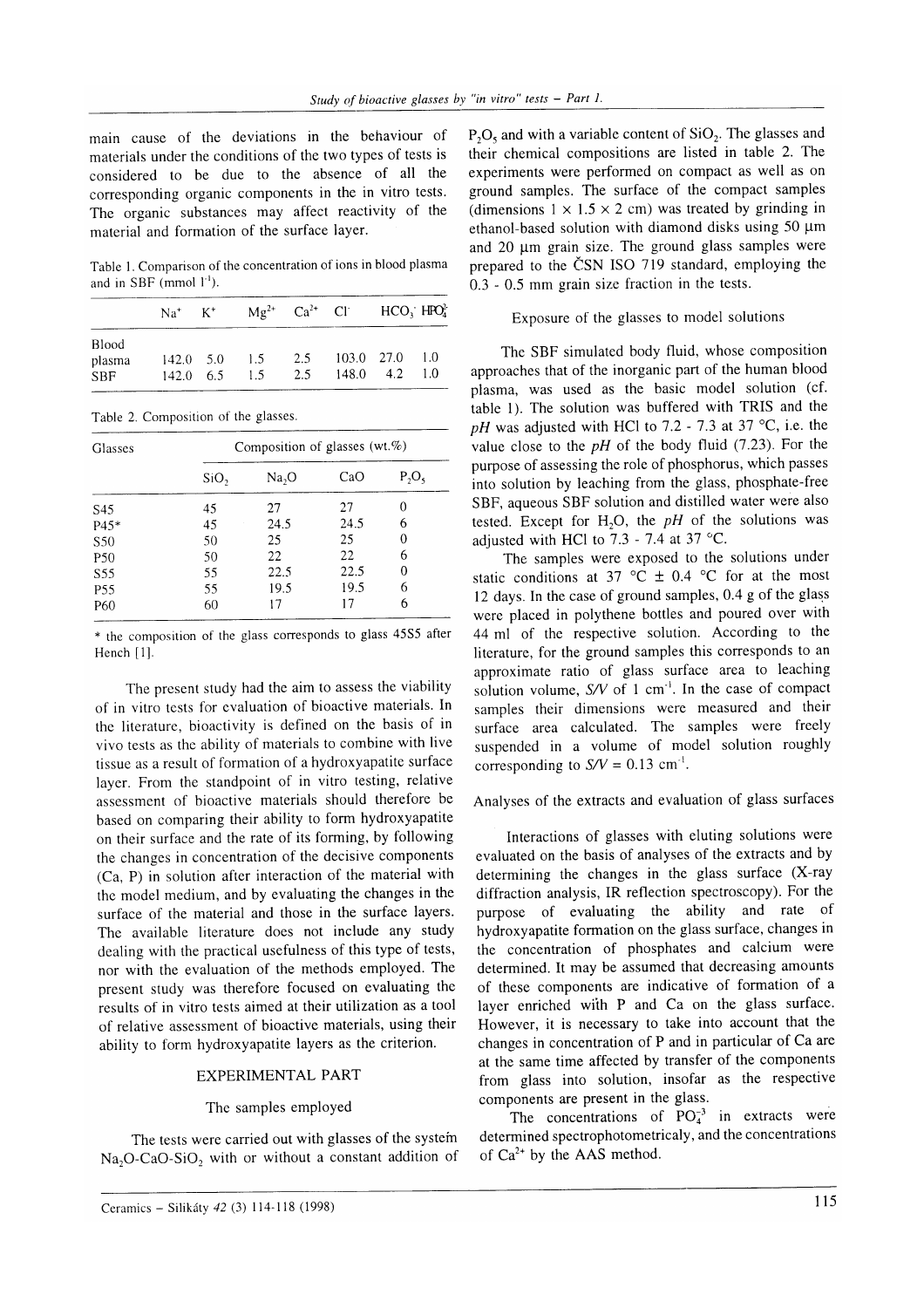The composition of glass surfaces was analyzed by the Seifert 3000P X-ray diffractometer, using  $CoK\alpha$ radiation and graphite monochromator. IR spectra were measured on the Nicolet 740 spectrometer by the diffusive reflection method.

## RESULTS AND DISCUSSION

## Comparison of glasses on the basis of analyses of extracts

For the purpose of assessing the interaction of the glasses with the model fluid following short-term exposu\_ re, the ground glass samples were exposed to SBF at <sup>a</sup> high ratio of the glass surface area to the volume of the eluting solution  $(S/V)$  about 1 cm<sup>-1</sup>). Changes in the concentration of phosphates were already noted within <sup>a</sup> short period of time, and there were also differences between glasses with and without  $P_2O_5$ . With glasses S45 and S55, losses in  $PO<sub>4</sub><sup>3</sup>$  concentration in solution were already established within 3 or 5 hours of exposure. The glasses were free from phosphorus so that the decrease in the concentration of phosphates in solution was not affected by transfer of phosphorus from glass into solution and may be assumed to be have been due to precipitation of phosphates on the glass surface (figure l). A comparison of the results for S45 and S55 glasses indicates that with glasses having a lower  $SiO<sub>2</sub>$ content (S45) the phosphorus-enriched surface layer forms somewhat faster than on the glass with a higher  $SiO<sub>2</sub>$  content (S55).

In the case of glasses containing phosphorus, this passes into solution and at the same time precipitates on the glass surface. The differences between the behaviour of the two glasses is illustrated by a comparison of results obtained for glass couples with identical  $SiO<sub>2</sub>$ contents (S45 and P45; S55 and P55), as shown by figure l. In contrast to phosphorus-free glasses, no greater loss in phosphorus content in solution was noted with phos\_ phate-containing glasses during short-term exposure. The first distinct loss in phosphorus content was noted with P45 glass after 24 hours of leaching. For the short times of exposure, the amount of phosphorus extracted from glass into solution is obviously somewhat balanced by the amount of phosphorus lost by precipitation in the form of hydroxyapatite on the glass surface. With glasses having a higher  $SiO<sub>2</sub>$  content (P55, P60) the phosphorus content in solution was at first rising and decreased only after longer exposure; with glass p45 after l2 hours, and with glass P60 after as much as 12 days of leaching. Transfer of phosphorus from glass into solution thus prevails here over its reprecipitation during the early stages of exposure. These results also indicate that with glasses having a higher  $SiO<sub>2</sub>$  content the formation of the phosphorusenriched surface layer is slower than with glasses with <sup>a</sup> lower silica content.



Figure 1. Comparison of changes in  $PO<sub>4</sub><sup>3</sup>$  concentration in leachates into SBF in terms of time of exposure. Ground samples; S/V approx. 1 cm<sup>-1</sup>.  $\blacksquare$  - 3 hours,  $\mathbb{S}$  - 5 hours,



Figure 2. Comparison of changes in  $PO<sub>4</sub><sup>3</sup>$  concentration in leachates into SBF in terms of time of exposure. Compact samples; S/V approx. 0.13cm<sup>-1</sup>.  $\blacksquare$  - 5 hours,  $\blacksquare$  - 24 hours,  $\Box$  – 5 days

The results obtained show that on the basis of determining changes in the concentration of phosphates in extracts into SBF it is possible to compare glasses in terms of their capability and rate of formation of <sup>a</sup> phosphate enriched surface layer at a high S/V ratio (ground samples) already after short times of exposure.

Similar measurements were also carried out on compact samples but at a lower S/V ratio of about 0.13 cm<sup>-1</sup>. A comparison of changes in  $PO_4^3$  concentration in extracts into SBF from compact glass samples is shown in figure 2. The results likewise show that the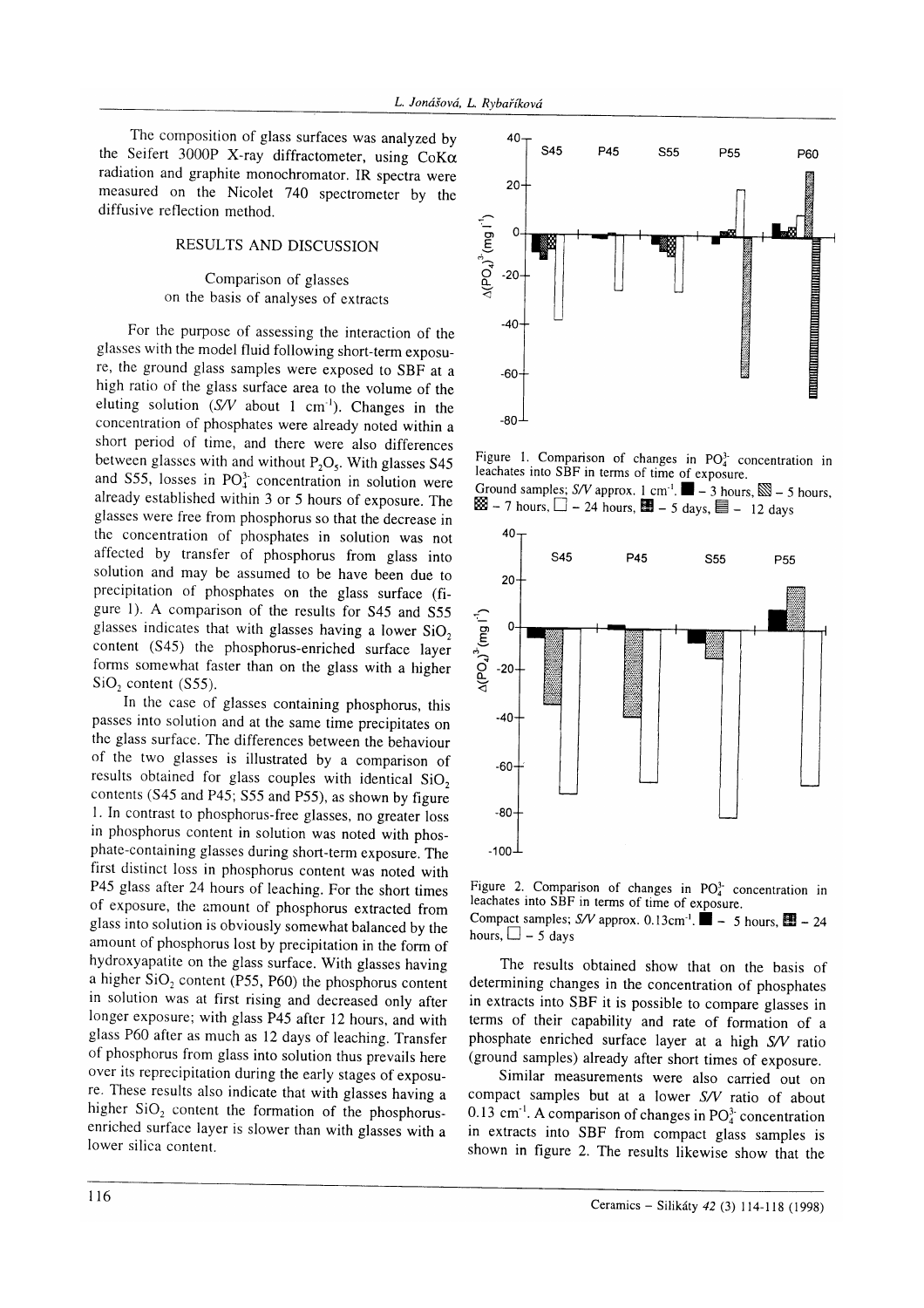changes in  $PO<sub>4</sub><sup>3</sup>$  concentration in leachates from compact samples yield similar conclusions with respect to assessing the formation of a hydroxyapatite layer on individual glasses as do those from ground glass samples.

With both types of glass samples the concentration of  $Ca^{2+}$  in solution is also affected by simultaneous extraction of calcium from glass and its reprecipitation. The changes in calcium concentration in leachates into SBF following the exposure of samples were determined with selected glasses only in cases when a significant change in  $PO<sub>4</sub><sup>3+</sup>$  concentration had been established. With all of the glasses studied, during short-term exposure the calcium concentration was increasing in terms of the time of exposure. No loss in  $Ca^{2+}$  concentration in the solution occurred after even 24 hours of leaching with any of the glasses involved. In the course of short-term exposure, extraction of calcium therefore prevailed over its reprecipitation on the surface.

The changes in calcium concentrations in the leachates are thus more distinctly affected by extraction of calcium from glass than by the changes in phosphorus content. Measuring the changes in phosphorus content is therefore more suitable for assessing the formation of the hydroxyapatite surface layer, especially in the case of short-term exposure.

Assessment of the effect of phosphorus content in glass

For the purpose of assessing the role of phosphorus passing from the glass into solution during the exposure, ground samples of glasses P45 and P55 were exposed at  $S/V$  of approx. 1 cm<sup>-1</sup> to SBF free of phosphates. It was found that with both glasses the initial increase in  $PO<sub>4</sub><sup>3+</sup>$ content in solution is followed by its decrease (figure 3). These results indicate that reprecipitation on the glass surface of phosphorus extracted from the glass takes place under these conditions (figure 3).

Similar measurements were carried out by exposure of glass P45 to an aqueous solution of TRIS alone and the results were similar to those obtained with phosphatefree SBF (figure 4). In contrast to this, exposure of the same duration to distilled water alone resulted in an only slight increase in  $PO_4^{3+}$  content in the solution instead of its decrease (figure 4).

The results obtained are in agreement with data in the literature [6] according to which a phosphorusenriched layer may form on the surface of glasses even in phosphate-free solutions if the bioactive glass contains phosphorus.

Compared to extraction in distilled water alone, the results of exposure to aqueous TRIS solution indicate (figure 4) that the presence of TRIS affects the concentration of  $PO<sub>4</sub><sup>3+</sup>$  in the solutions and thus probably also the formation of a hydroxyapatite layer on the surface of glass. This problem will be the subject of a subsequent publication [7].



Figure 3. Time dependence of changes in  $PO<sub>4</sub><sup>3</sup>$  concentration in leachates into phosphate-free SBF.





Figure 4. Comparison of changes in  $PO<sub>4</sub><sup>3</sup>$  concentration in leachates into various model solutions.

Glass P45; ground samples; S/V approx. 1 cm<sup>-1</sup>.  $\blacksquare$  – 7 hours,  $- 24$  hours,  $\Box$  - 5 days,  $\mathcal{R}$  - 12 days

## Evaluation of the surface layers of glasses

The results of analyses of the leachates were supplemented with evaluation of the glass surfaces by Xray diffraction analysis and by IR spectroscopy. Compact specimens of phosphorus-containing glasses (P50 and P45) and those of phosphorus-free glasses (S50) were used in the experiments.

On the surface of the P50 glass, hydroxyapatite was identified after 5 days of exposure to SBF containing TRIS, and calcite in the case of glass S50. No crystalline